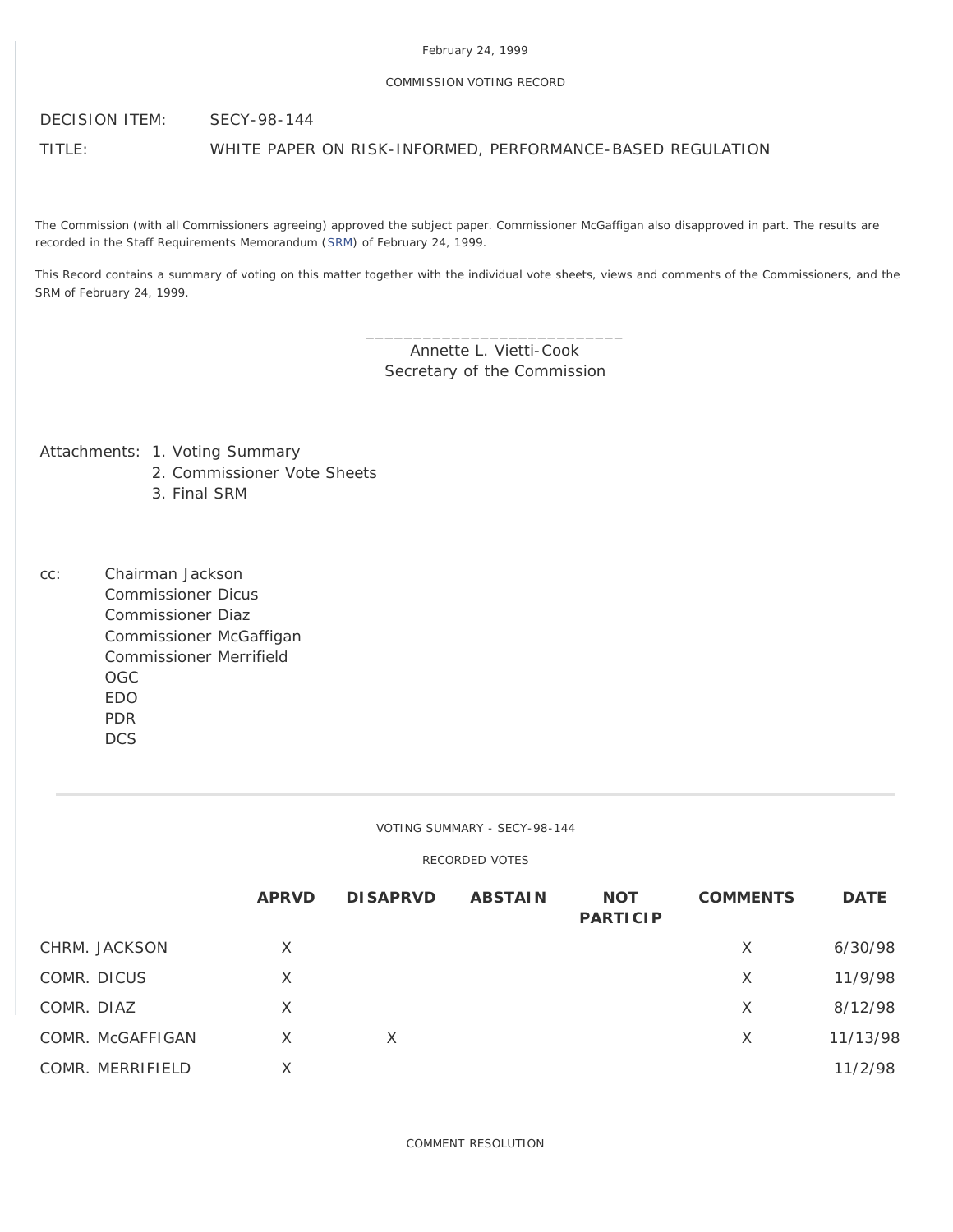In their vote sheets, Chairman Jackson and Commissioners Dicus, Diaz, and Merrifield approved the staff's recommendation and some provided additional comments. Commissioner McGaffigan approved in part and disapproved in part. Subsequently, the comments of the Commission were incorporated into the guidance to staff as reflected in the SRM issued on February 24, 1999.

#### **Chairman Jackson's Comments on SECY-98-144**

I approve the issuance of [SECY-98-144,](http://www.nrc.gov/reading-rm/doc-collections/commission/secys/1998/secy1998-144/1998-144scy.html) "White Paper on Risk-Informed, Performance-Based Regulation" provided the phrase "however, this does . . . limits." in paragraph #5 on page 6 is deleted.

#### **Commissioner Diaz's comments on SECY-98-144**

I approve issuance of the "White Paper on Risk Informed and Performance-Based Regulation," with edits (attached).

### **Commissioner McGaffigan's Comments on SECY-98-144**

It is important that the staff, the industry and the public have a common understanding of the terms "risk-informed," "risk-based," and "performancebased." However, I found several sections in the draft white paper that needed strengthening, editing and/or deletion. These are shown on the attached redlined version of the paper.

I added to the paper some important concepts from the September 30, 1998 letter from the ACRS to the Chairman titled "Impact of Probabilistic Risk Assessment Results and Insights on the Regulatory System." These concepts included discussions on the principal strengths and weaknesses of deterministic and risk-informed approaches to regulatory activities, the complementary relation between defense-in-depth and PRA, and the transition that will be necessary as the NRC adopts more risk-informed approaches.

Also, I added some words from the NEI 96-04,Industry White Paper titled "Enhancing Nuclear Plant Safety and Reliability Through Risk-Based and Performance-Based Regulation," regarding bases for objective performance criteria that would be established in performance-based regulatory approaches.

To add more clarity, I made several editorial changes regarding the use of some terms that were in some sections used inappropriately. In particular, these terms were "traditional" and "deterministic," and "analysis" and "approach."

I attempted to revise two paragraphs in section 6 on performance-based inspection and performance-based assessments. Both of these paragraphs seemed out of place in a paper devoted mostly to defining terms and concepts for use in rulemaking or licencing activities. I found that the paragraph on performance-based inspection could lead to confusion regarding the inspection of prescriptive regulations. Inspectors should not have to judge the importance of the prescriptive process(es) mandated by a regulation. If the prescriptive process or methodology in a regulation is not important, then that regulation should be a candidate for a performance-based rule change. The NRC's current licensee assessment processes are already performancebased. Therefore, the paragraph on performance-based assessments is not needed. For these reasons, I have deleted the two paragraphs.

For the reasons stated above, I vote to both approve and disapprove this paper as described in the attached redlined version.

ATTACHMENT

#### **Risk-Informed, Performance-Based Regulation**

The NRC has established its regulatory requirements, in both reactor and materials applications, to ensure that "no undue risk to public health and safety" results from licensed uses of Atomic Energy Act (AEA) materials and facilities. The objective of these requirements has always been to assure that the probabilities of accidents with the potential for adversely affecting public health and safety are low. For reactors, these probabilities were not quantified in a systematic way until 1975 when the Reactor Safety Study (WASH-1400) was published. For non-reactor activities, such quantification is still evolving. Consequently, many most of NRC's regulations were developed without the benefit of quantitative estimates of risk. The perceived benefits of the deterministic and prescriptive regulatory requirements was were based mostly on experience, testing programs and expert judgment, considering factors such as engineering margins and the principle of defense-in-depth. The principal strengths of the traditional regulatory system are its caution ("what if we are wrong") and the resulting development of the principle of defense-in-depth as well as its large experience base. The principal weakness is its inability to quantify the risk significance of structures, systems, components and operator actions.

There have been significant advances in and experience with risk assessment methodology since 1975. Thus, the Commission is advocating certain changes to the development and implementation of its regulations through the use of risk-informed , and ultimately performance-based approaches. The Probabilistic Risk Assessment (PRA) Policy Statement (60 FR 42622, August 16, 1995) formalized the Commission's commitment to risk-informed regulation through the expanded use of PRA. The PRA Policy Statement states, in part, "The use of PRA technology should be increased in all regulatory matters to the extent supported by the state of the art in PRA methods and data, and in a manner that complements the NRC's deterministic approach and supports the NRC's traditional defense-in-depth philosophy." The principal strengths of PRA are the quantification of risk and the identification and ranking of the major accident sequences and risk-significant structures, systems, components and certain operator actions. The principal weakness is incompleteness, i.e., the inability to identify all potential threats to the system and to develop adequate models for some identified threats.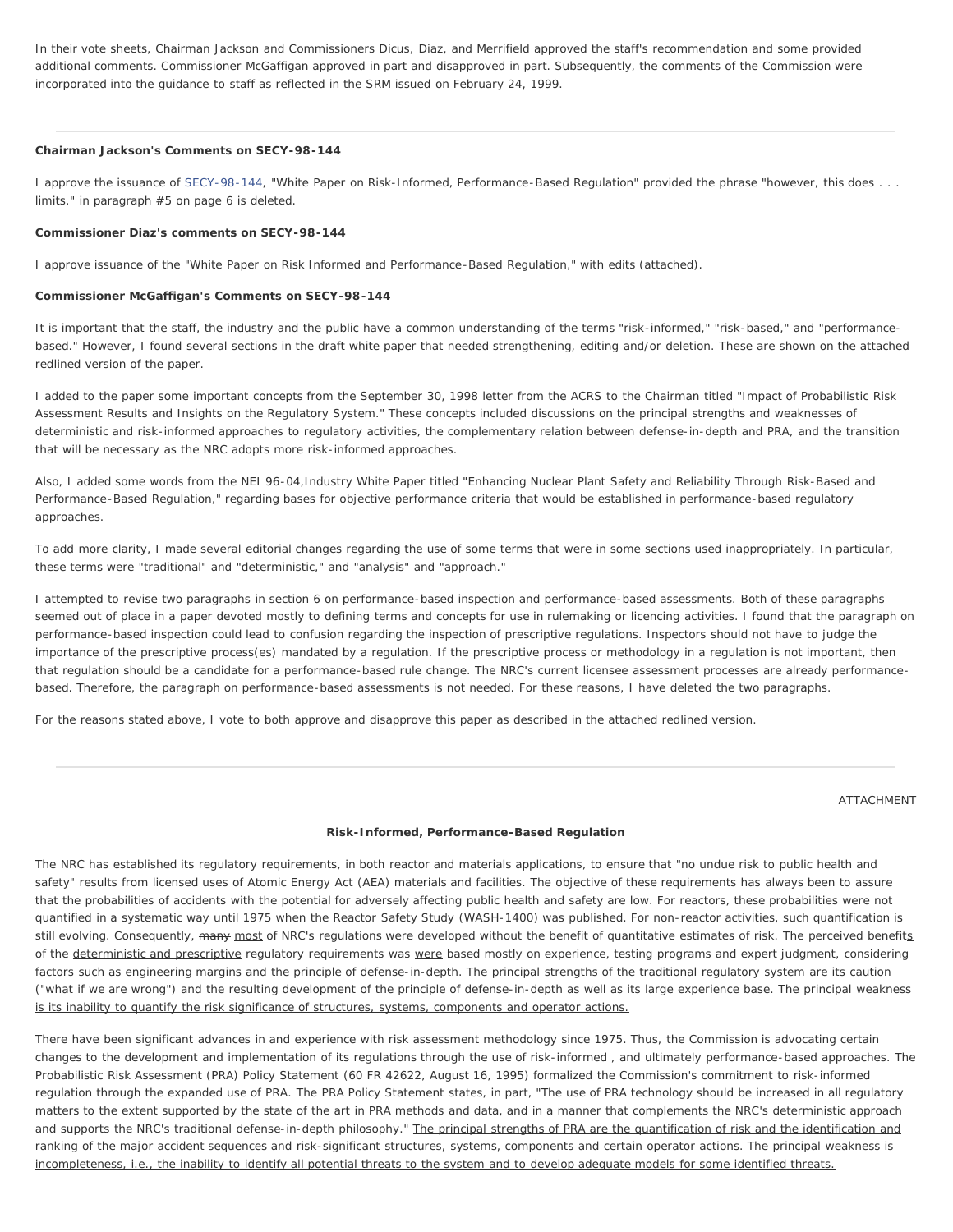The principles of defense-in-depth and PRA can complement each other well. When the uncertainties in the PRA are too large for regulatory decisionmaking (especially due to incompleteness), the principle of defense-in-depth can be invoked to deal with these uncertainties.

To understand and apply the commitment expressed in the PRA Policy Statement, it is important that the NRC, the regulated community, and the public at large have a common understanding of the terms and concepts involved; an awareness of how these concepts (in both reactor and materials arenas) are to be applied to NRC rulemaking, licensing, inspection, assessment, enforcement, and other decision-making; and an appreciation of the transitional period in which the agency and industry currently operate.

The transition to a risk-informed regulatory framework is expected to be incremental. Many of the present regulations are based on deterministic and prescriptive requirements that cannot be quickly replaced. Therefore, the current requirements will have to be maintained while risk-informed and/or performance-based regulations are being developed and implemented. Furthermore, it is expected that a number of licensees will, for a variety of reasons, be unwilling to embrace a new regulatory system. Therefore the NRC and industry should be prepared to accommodate a two tier system, i.e., a modified version of the current regulatory process and a risk-informed system.

1. **Risk and Risk Assessment**: This paper defines risk in terms that can be applied to the entire range of activities involving NRC licensed use of AEA materials. The risk definition takes the view that when one asks, "What is the risk?" one is really asking three questions: "What can go wrong?" "How likely is it?" and "What are the consequences?" These three questions can be referred to as the "risk triplet." The traditional definition of risk, that is, probability times consequences, is fully embraced by the "triplet" definition of risk.

The first question, "What can go wrong?" is usually answered in the form of a "scenario" (a combination of events and/or conditions that could occur) or a set of scenarios.

The second question, "How likely is it?" can be answered in terms of the available evidence and the processing of that evidence to quantify the probability and the uncertainties involved. In some situations, data may exist on the frequency of a particular type of occurrence or failure mode (e.g., accidental overexposures). In other situations, there may be little or no data (e.g., core damage in a reactor) and a predictive approach for analyzing probability and uncertainty will be required.

The third question, "What are the consequences?" can be answered for each scenario by assessing the probable range of outcomes (e.g., dose to the public) given the uncertainties. The outcomes or consequences are the "end states" of the analyses. The choice of consequence measures can be whatever seems appropriate for reasonable decision-making in a particular regulated activity and could involve combinations of end states.

A risk assessment is a systematic method for addressing the risk triplet as it relates to the performance of a particular system (which may include a human component) to understand likely outcomes, sensitivities, areas of importance, system interactions and areas of uncertainty. From this assessment the important scenarios can be identified.

2. **Traditional Deterministic and Probabilistic Approaches Analyses**: All safety regulation ultimately is concerned with risk and addresses the three questions discussed in item 1 above. In practice, NRC addresses these three questions through the body of regulations, guidance, and license conditions that it uses to regulate the many activities under its jurisdiction. The current body of regulations, guidance and license conditions is based largely on a "deterministic" approach deterministic analyses and implemented by prescriptive requirements. As described in the PRA Policy Statement, the deterministic approach to regulation establishes requirements for engineering margin and for quality assurance in design, manufacture, and construction. In addition, it assumes that adverse conditions can exist and establishes a specific set of design basis events (i.e., what can go wrong?). The deterministic approach involves implied, but unquantified, elements of probability in the selection of the specific accidents to be analyzed as design basis events. It then requires that the design include safety systems capable of preventing and/or mitigating the consequences (i.e., what are the consequences?) of those design basis events in order to protect public health and safety. Thus, a deterministic approach analysis explicitly addresses only two questions of the risk triplet. In addition, deterministic analyses do not integrate results in a comprehensive manner to assess the overall safety impact of postulated plant events.

A pProbabilistic approach to regulation risk assessment (also described in the PRA Policy Statement) considers risk (i.e., all three questions) in a more coherent, explicit, and quantitative manner. The probabilistic approach PRA methodology examines plant systems and their interactions in a integrated,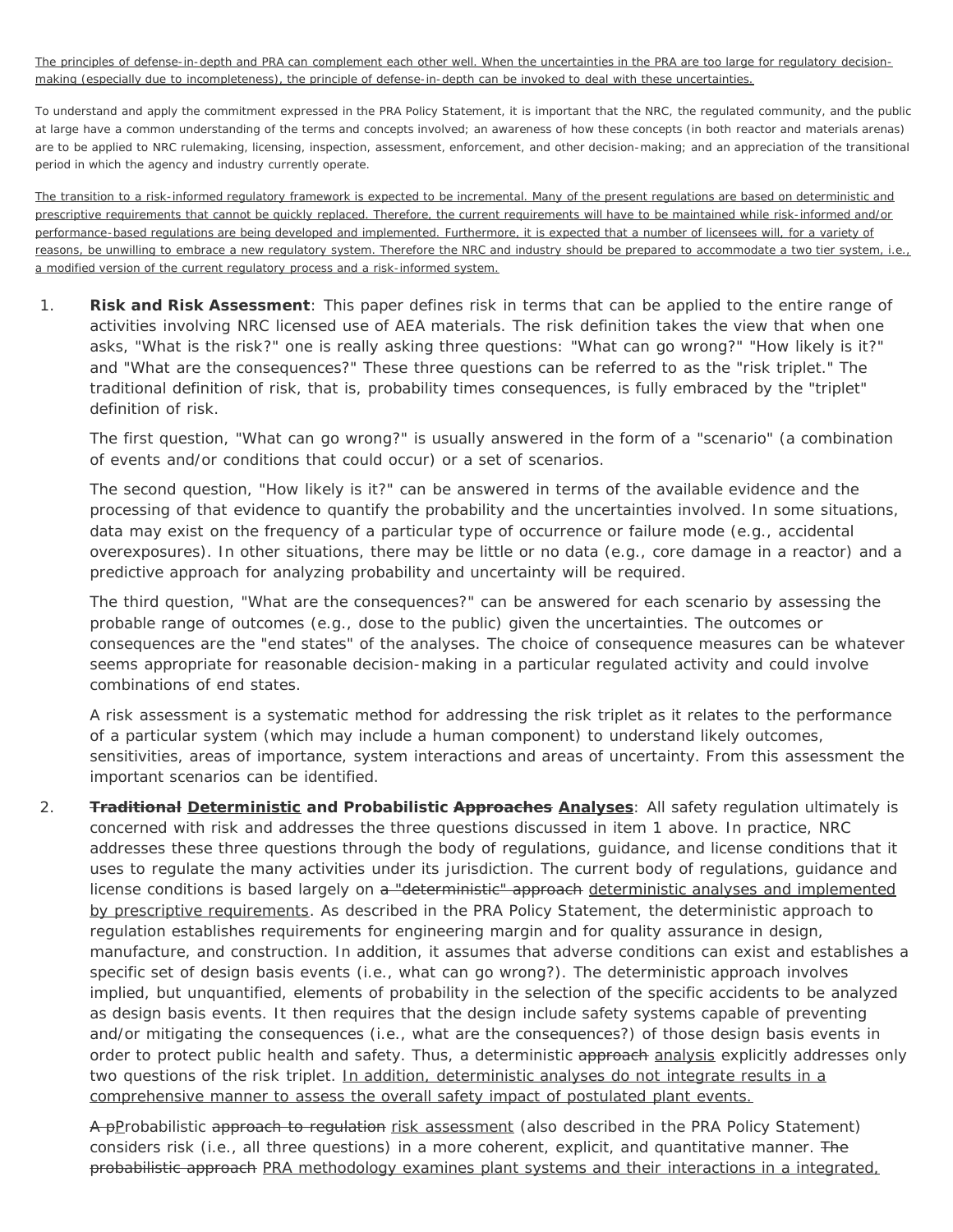comprehensive manner. Probabilistic analysis explicitly addresses a broad spectrum of initiating events and their event frequency. It then analyzes the consequences of those event scenarios and weights the consequences by the frequency, thus giving a measure of risk.

Since risk assessment methods were first used to gain a better understanding of the risk associated with some of the activities and facilities that NRC regulates, substantial event data and increased sophistication and experience in the use of certain risk assessment methods (e.g., Probabilistic Risk Assessment (PRA), Integrated Safety Assessment (ISA), and Performance Assessment (PA)) has been acquired. Accordingly, there is now the opportunity to enhance the traditional approach by more explicitly addressing risk and incorporating the insights thus gained.

While the traditional deterministic approach to regulation has been successful in ensuring no undue risk to public health and safety in the use of nuclear materials, opportunities for improvement exist. Given the broad spectrum of equipment and activities covered, the regulations can be strengthened and resources allocated to ensure that they are focused on the most risk-significant equipment and activities, and to ensure a consistent and coherent framework for regulatory decision-making. The "risk-informed" and "risk-informed, performance-based" approaches to regulation described below, if properly applied, would provide such a framework.

3. **"Risk Insights" and "Risk-Informed" Approach**: The term "risk insights", as used here, refers to the results and findings that come from risk assessments. The end results of such assessments may relate directly to public health effects, as in the Commission's Safety Goals. For specific applications the results and findings may take other forms. For example, for reactors these include such things as identification of dominant accident sequences, estimates of core damage frequency (CDF)<sup>(1)</sup> and large early release frequency (LERF) $(2)$ , and importance measures of structures, systems, and components. On the other hand, in other areas of NRC regulation, findings and results include risk curves<sup>[\(3\)](#page-5-2)</sup> for disposal facilities for radioactive wastes, frequency of accidental smelting of sealed sources at steel mills, frequency of occupational exposures, predicted dose from decommissioned sites and many others.

Risk insights have already been incorporated successfully into numerous regulatory activities, and have proven to be a valuable complement to traditional deterministic approaches. Given the current maturity of some risk assessment methodologies and the current body of event data, risk insights can be incorporated more explicitly into the regulatory process in a manner that will improve both the efficiency and effectiveness of current regulatory requirements.

## **Text Moved Here: 1**

5 4. **"Risk-Based"**: A "risk-based" approach to regulatory decision-making is one in which a safety decision is solely based on the numerical results of a risk assessment. This places heavier reliance on risk assessment results than may is currently-be practicable due to uncertainties in PRA such as completeness. Note that the Commission does not endorse an approach that is "risk-based"; however, this does not invalidate the use of probabilistic calculations to demonstrate compliance with certain criteria, such as dose limits.

## **End Of Moved Text**

5. **"Risk-Informed" Approach**: A "risk-informed" approach to regulatory decision-making represents a philosophy whereby risk insights are considered together with other factors to establish requirements that better focus licensee and regulatory attention on design and operational issues commensurate with their importance to public health and safety. A "risk-informed" approach enhances the traditional deterministic approach by: (a) allowing explicit consideration of a broader set of potential challenges to safety, (b) providing a logical means for prioritizing these challenges based on risk significance, operating experience, and/or engineering judgment, (c) facilitating consideration of a broader set of resources to defend against these challenges, (d) explicitly identifying and quantifying, as much as possible, sources of uncertainty (not completeness) in the analysis, and (e) leading to better decision-making by providing a means to test the sensitivity of the results to key assumptions. Where appropriate, a risk-informed regulatory approach can also be used to reduce unnecessary conservatism in purely deterministic approaches, or can be used to identify areas with insufficient conservatism in deterministic analyses and provide the bases for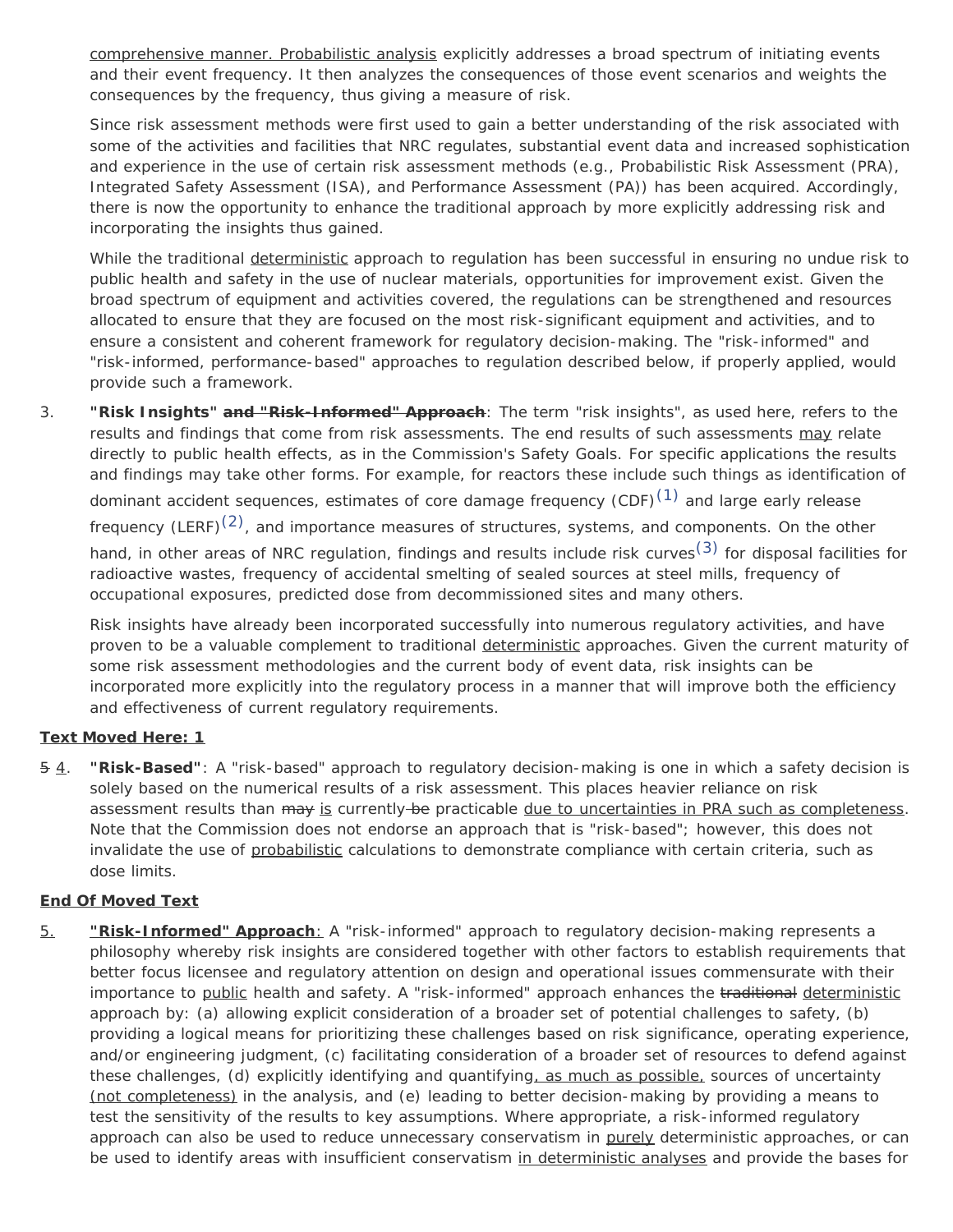additional requirements or regulatory actions. "Risk-informed" approaches lie between the "risk-based" and purely deterministic approaches. The details of the regulatory issue under consideration will determine where the risk-informed decision falls within the spectrum.

4 6. **Risk-Informed and Defense-in-Depth**: The concept of defense-in-depth[\(4\)](#page-5-3) has always been and will continue to be a fundamental tenet of regulatory practice in the nuclear field. Risk insights can make the elements of defense-in-depth more clear by quantifying them to the extent practicable. Although the uncertainties associated with the importance of some elements of defense may be substantial, the fact that these elements and uncertainties have been quantified can aid in determining how much defense makes regulatory sense. Decisions on the adequacy of or the necessity for elements of defense should reflect risk insights gained through identification of the individual performance of each defense system in relation to overall performance.

# **Text Was Moved From Here: 1**

6 7. **"Performance-Based"**: A regulation can be either prescriptive or performance-based. A prescriptive requirement specifies particular features, actions, or programmatic elements to be included in the design or process, as the means for achieving a desired objective. A performance-based requirement relies upon measurable (or calculable) outcomes (i.e., performance results) to be met, but provides more flexibility to the licensee as to the means of meeting those outcomes. A performance-based regulatory approach is one that establishes performance and results as the primary basis for regulatory decision-making, and incorporates the following attributes: (1) measurable (or calculable) parameters (i.e., direct measurement of the physical parameter of interest or of related parameters that can be used to calculate the parameter of interest) exist to monitor system, including plant and licensee, performance against clearly defined,  $\mu$ (2) objective criteria to assess performance based on risk insights, deterministic analyses and/or performance history,  $(2 3)$  licensees have flexibility to determine how to meet the established performance criteria in ways that will encourage and reward improved outcomes; and  $(3 4)$  a framework exists in which the failure to meet a performance criterion, while undesirable, will not in and of itself constitute or result in an immediate safety concern. The measurable (or calculable) parameters may be included in the regulation itself or in formal license conditions, including reference to regulatory guidance adopted by the licensee. This regulatory approach is not new to the NRC. For instance, the Commission previously has approved performance-based approaches in 10 CFR Parts 20, 50 (Option B, Appendix J and the Maintenance Rule,10 CFR50.65) 60, and 61. In particular, the Commission weighed the relative merits of prescriptive and performance-based regulatory approaches in issuing 10 CFR Part 60. A performance-based regulatory approach lies between a totally prescriptive approach and an approach that would provide for unlimited licensee flexibility.

A performance-based approach can be implemented without the use of risk insights. Such an approach would require that objective performance criteria be based on deterministic safety analysis and performance history. This approach would still provide flexibility to the licensee in determining how to meet the performance criteria. Establishing objective performance criteria for performance monitoring may not be feasible for some applications and, in such cases, a performance-based approach would not be feasible.

As applied to inspection, a performance-based approach tends to emphasize results (e.g., can the pump perform its intended function?) over process and method (e.g., was the maintenance technician trained?). Note that a performance-based approach to inspection does not supplant or displace the need for compliance with NRC requirements, nor does it displace the need for enforcement action, as appropriate, when non-compliance occurs.<sup>5</sup>

As applied to licensee assessment, a performance-based approach focuses on a licensee's actual performance results (i.e., desired outcomes), rather than on products (i.e., outputs). In the broadest sense, the desired outcome of a performance-based approach to regulatory oversight will be to focus more attention and NRC resources on those licensees whose performance is declining or less than satisfactory.

7. **"Risk-Informed, Performance-Based"**: A risk-informed, performance-based approach to regulatory decision-making combines the "risk-informed" and "performance-based" elements discussed in Items 3